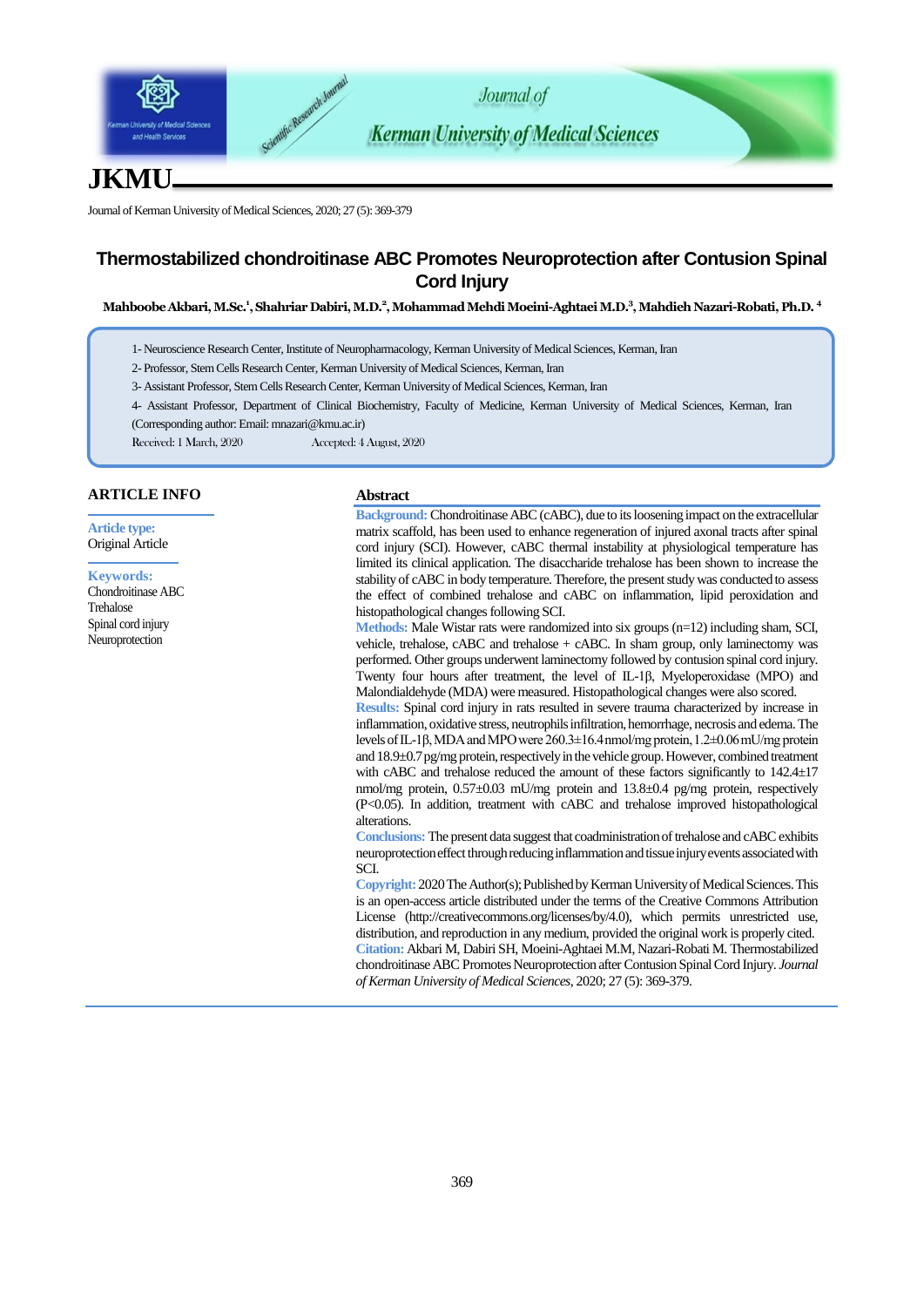#### **Introduction**

Traumatic spinal cord injury (SCI) causes severe and often permanent neurological deficits due to the loss of motor and sensory axonal pathways. Tissue damage after spinal cord trauma results from both direct mechanical injury and secondary autodestructive reactions that occur over a period of several weeks. The secondary injury contributes largely to the neurological impairment seen in patients. Several mechanisms underlying the secondary injury have been identified including excitotoxicity caused by impaired glutamate homeostasis, free radicals production, calcium overload, neuroinflammation and apoptosis (1, 2).

Immediately after spinal cord injury, innate immune response starts which is characterized by the production of inflammatory cytokines/chemokines by the resident innate immune cells (microglia, and astrocytes) and the subsequent recruitment of infiltrating immune cells (neutrophils and monocytes) (2, 3). Inflammatory cytokines activate astrocytes which upregulate inhibitory molecules such as chondroitin sulfate proteoglycans (CSPGs) that create a nonpermissive environment for axons to regenerate (4). Therefore, strategies for modulating inflammation and removing axon growth inhibitors following SCI continue to be a topic of great interest (5).

The bacterial enzyme chondroitinase ABC (cABC) manipulates CSPGs by digesting glycosaminoglycans (GAGs) chain from the CSPGs core protein. Several studies have demonstrated that cABC mediated liberation of GAGs chain is useful for overcoming the inhibitory effect of GAGs on axon growth in the injured spinal cord (6, 7). However, *in vivo* application of cABC is limited by its thermal sensitivity as reported previously (8). To overcome this limitation, we previously thermostablized cABC *in vitro* using the sugar trehalose (9).

Trehalose is a non-reducing disaccharide which consists of two molecules of glucose. It is found in many non-mammalian species and protects the integrity of cells against various environmental stresses like heat, cold, dehydration and oxidation (10). Trehalose has been shown to protect proteins against thermal inactivation. Therefore, it is currently used in the biopharmaceutical preservation of labile protein drugs (11). In addition, recent studies have shown that trehalose could prevent oxidative and inflammatory response induced by various cellular stresses *in vivo* and *in vitro* (12, 13). Therefore, trehalose may be considered as a potential therapeutic agent for diseases involving oxidative stress and inflammation.

In the present study, we hypothesized that trehalosestabilized cABC may limit inflammatory response and oxidative stress and may attenuate histopathological injury after experimental SCI.

# **Materials and Methods**

#### **Thermostabilized enzyme preparation**

Trehalose-stabilized enzyme was made by mixing trehalose and cABC at room temperature. The final concentration of trehalose in the mixture was 1 M while the activity of cABC was 10 U/ml. All preparations were done in phosphate buffer saline (PBS, 0.1 M, pH 7.4). Aliquots were placed at -20  $^{\circ}$ C for the next step (9).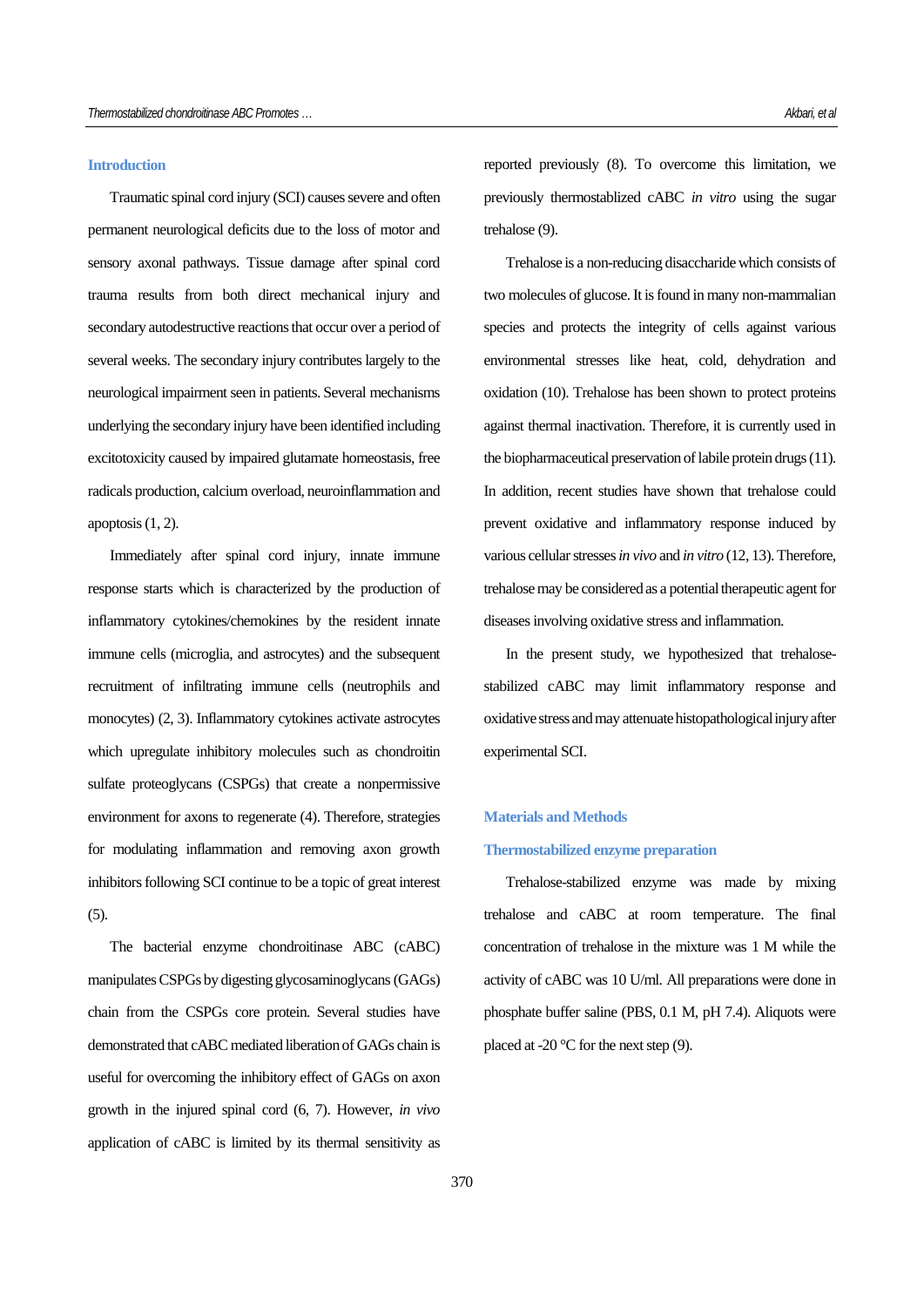A total of 72 male Wistar rats (220-250 g) were used in this study. Animals were randomized into six groups:

I. Sham: rats were subjected to laminectomy  $(n=12)$ .

II. SCI: rats were subjected to spinal cord injury as described afterward (n=12).

III. SCI+PBS (vehicle): rats received PBS intratecally after SCI (n=12).

IV. SCI+T: rats received trehalose intratecally after SCI (n=12).

V. SCI+E: rats received intratecal injection of cABC following SCI (n=12).

VI. SCI+ET: rats received trehalose and cABC mixture intratecally after SCI (n=12) (14).

All the experimental procedures were approved by the ethics committee of Kerman University of Medical Sciences.

#### **Spinal cord injury and animal treatments**

Rats were anesthetized using ketamine (50 mg/kg) and xylazine (5 mg/kg). Then laminectomy was performed at the T9-T10 level, exposing the cord beneath without disrupting the dura. A contusion injury was made by dropping a 10 g weight (NYU impactor) from 25 mm height onto the exposed dura. Immediately after the injury, 6 μl of PBS, cABC, trehalose or trehalose with cABC was microinjectd intrathecally into lesion site according to the groups. After suturing of the muscle and skin, animals were kept in a warm place to recover from anesthesia. Rats received gentamicin intraperitoneally (12 mg/kg) to prevent infection. Bladder evacuation was performed manually until reappearance of the voiding reflex (15).

#### **Tissue preparation and analysis**

Animals were sacrificed one day after SCI (n=7 of each group). Then a 2-cm segment of spinal cord with a lesion in the middle was dissected. Tissues were immediately frozen in liquid nitrogen and stored at -80°C until use. For histopathological analysis, five rats of each group were deeply anesthetized. Then animals were perfused with PBS followed by 4% paraformaldehyde in PBS. The injured spinal cords were carefully excised and post-fixed in 4% paraformaldehyde for 24 hours. After being dehydrated using a series of ethanol washes, tissues were embedded in paraffin and cut into 5-μm sections. Then sections were deparaffinized in xylene and hydrated using a series of ethanol washes before being stained (16).

# **Measurement of IL-1β**

To assay the level of inflammation, IL-1β was measured in spinal cord. Tissues were firstly homogenized in cold PBS containing 1% protease inhibitor. Then lysates were centrifuged at  $15000 \times g$  for 20 min at 4°C and supernatants were separated. IL-1β was assayed in supernatants using a commercial ELISA kit (Abcam, UK) according to the manufacturer's instructions. IL-1β concentration was presented as pg/mg protein.

# **Measurement of myeloperoxidase**

To assay neutrophil infiltration into injured tissue, myeloperoxidase (MPO) activity was measured. Tissue pellets obtained from homogenized spinal cord were used for assay. After releasing MPO from pellets using 0.5% hexadecyltrimethylammonium bromide, MPO activity was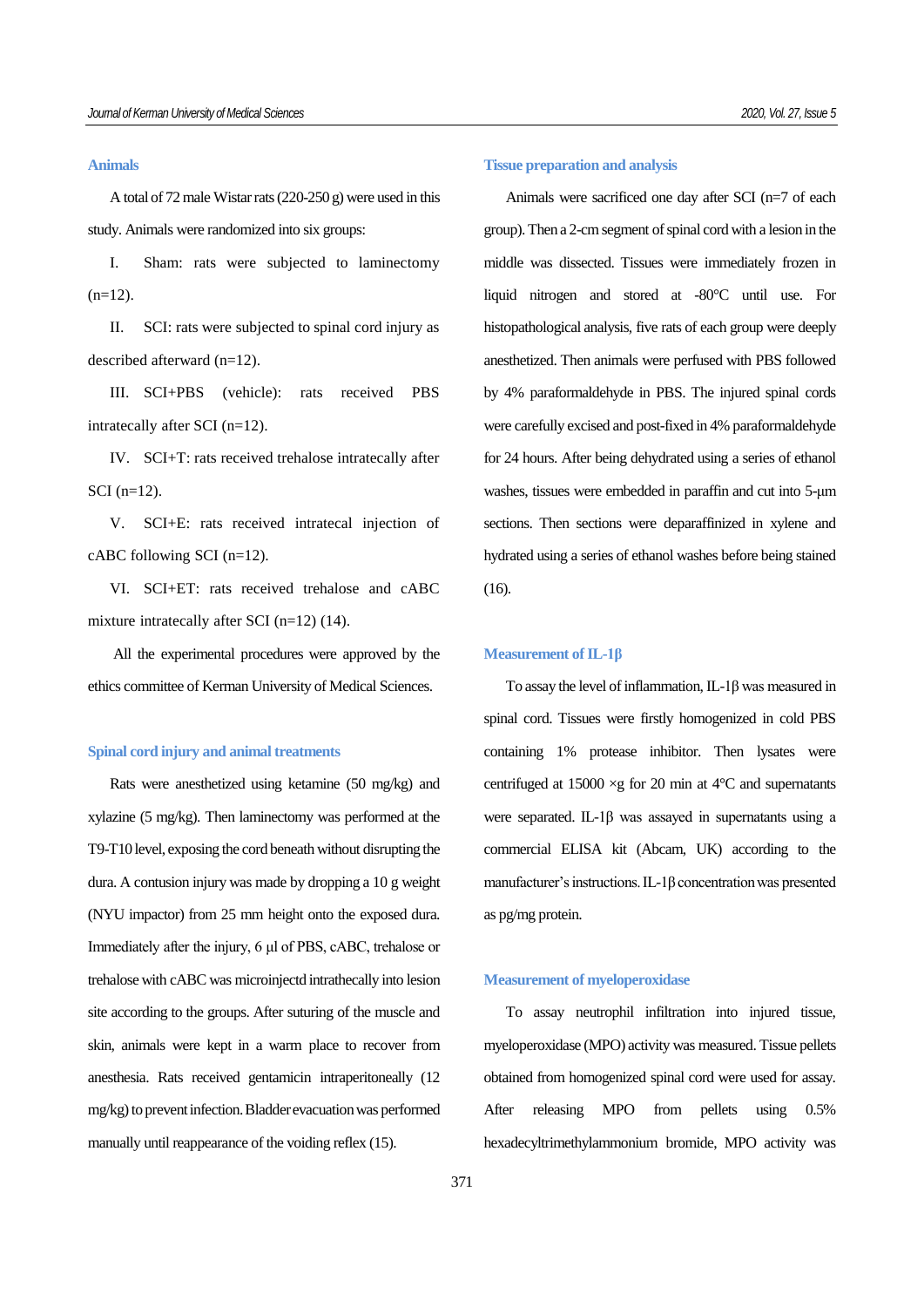measured in the presence of o-dianisidine (0.167 mg/ml) and hydrogen peroxide (0.003%) at 460 nm. One unit of MPO was defined as the amount that degrades 1 μmol hydrogen peroxide per minute at 25 °C. MPO activity was expressed as mU/mg protein (17).

#### **Measurement of malondialdehyde**

To assay the level of lipid peroxidation, malondialdehyde (MDA) was measured in the injured tissues. Briefly, supernatants were mixed with thiobarbituric acid and trichloroacetic acid and kept in boiling water for 60 min. After cooling, the absorbance was measured at 532 nm. Then MDA concentration was calculated using a standard curve and reported as nmol/mg protein (18).

### **Histological analysis**

Tissue sections from the damaged area were stained with hematoxylin and eosin (H&E) using a standard protocol. Stained sections were observed under a light microscope by a pathologist who was blinded to the study. A semi-quantitative scoring system was used to score the histopathological changes in spinal cord tissues. Six different parameters including hemorrhage, congestion, necrosis, edema, neuronal loss and inflammation were assessed and scored as follows; 0=absent,

1=mild, 2=moderate and 3=common. Then the sum of the scores of these parameters was reported for each tissue (19).

#### **Statistical analysis**

Data analysis was performed using SPSS software, version 20 (SPSS Inc, USA). The mean differences among groups were analyzed by Kruskal-Wallis test. Mann-Whitney analysis was used to evaluate the differences between various groups. A p value less than 0.05 was considered statistically significant.

#### **Results**

### **Tissue IL-1β level**

SCI led to a significant increase in tissue IL-1β level when compared with sham group  $(p<0.001)$ . There was no significant difference in the level of IL-1β between SCI and vehicle groups ( $p > 0.05$ ). IL-1 $\beta$  values were significantly decreased in tissues treated with trehalose, enzyme or enzyme+trehalose when compared with PBS treated tissues (p<0.001). A combination treatment with enzyme and trehalose decreased IL-1β values to a lower level compared with enzyme group  $(p<0.01)$ . However, no significant difference was observed between trehalose and enzyme+trehalose groups (p>0.05) (figure 1).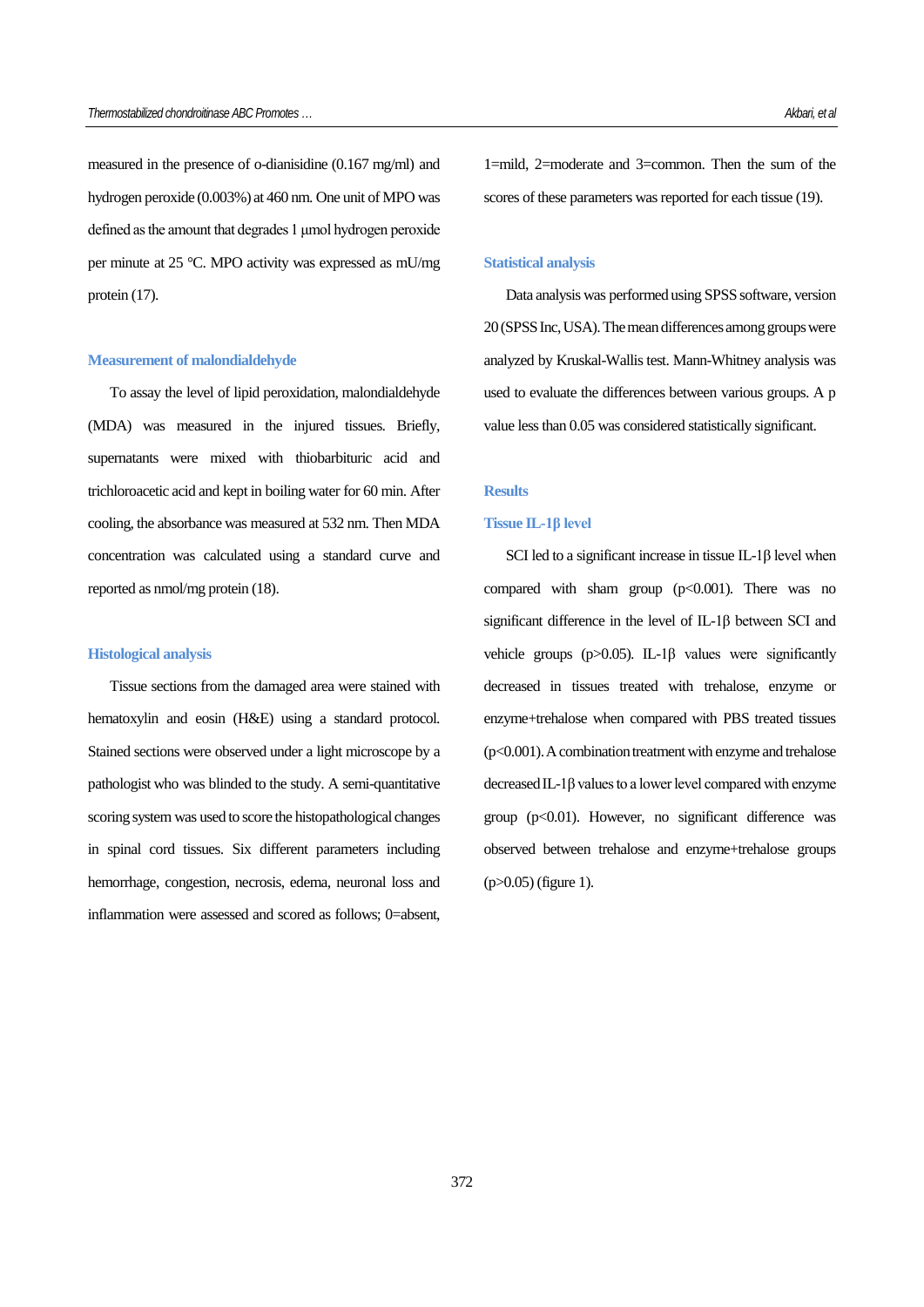

\*\*p<0.001 compared with the vehicle group, Data represent mean±SD.

# **Tissue MPO level**

MPO activity in the injured tissue of SCI group showed a significant increase compared with sham group at the first post-SCI day (p<0.001). No significant difference was observed in MPO activity between SCI and vehicle groups (p>0.05).

Treatment with trehalose, cABC and cABC with trehalose reduced the activity of MPO when compared to the vehicle group (p<0.05). Tissue MPO activity values were found to be lower in enzyme+trehalose group compared with enzyme or trehalose groups (p<0.05) (figure 2).



**Figure 2.** The effect of trehalose and cABC on MPO, 24 hours after the SCI \*p<0.05 compared with vehicle group, Data represent mean±SD.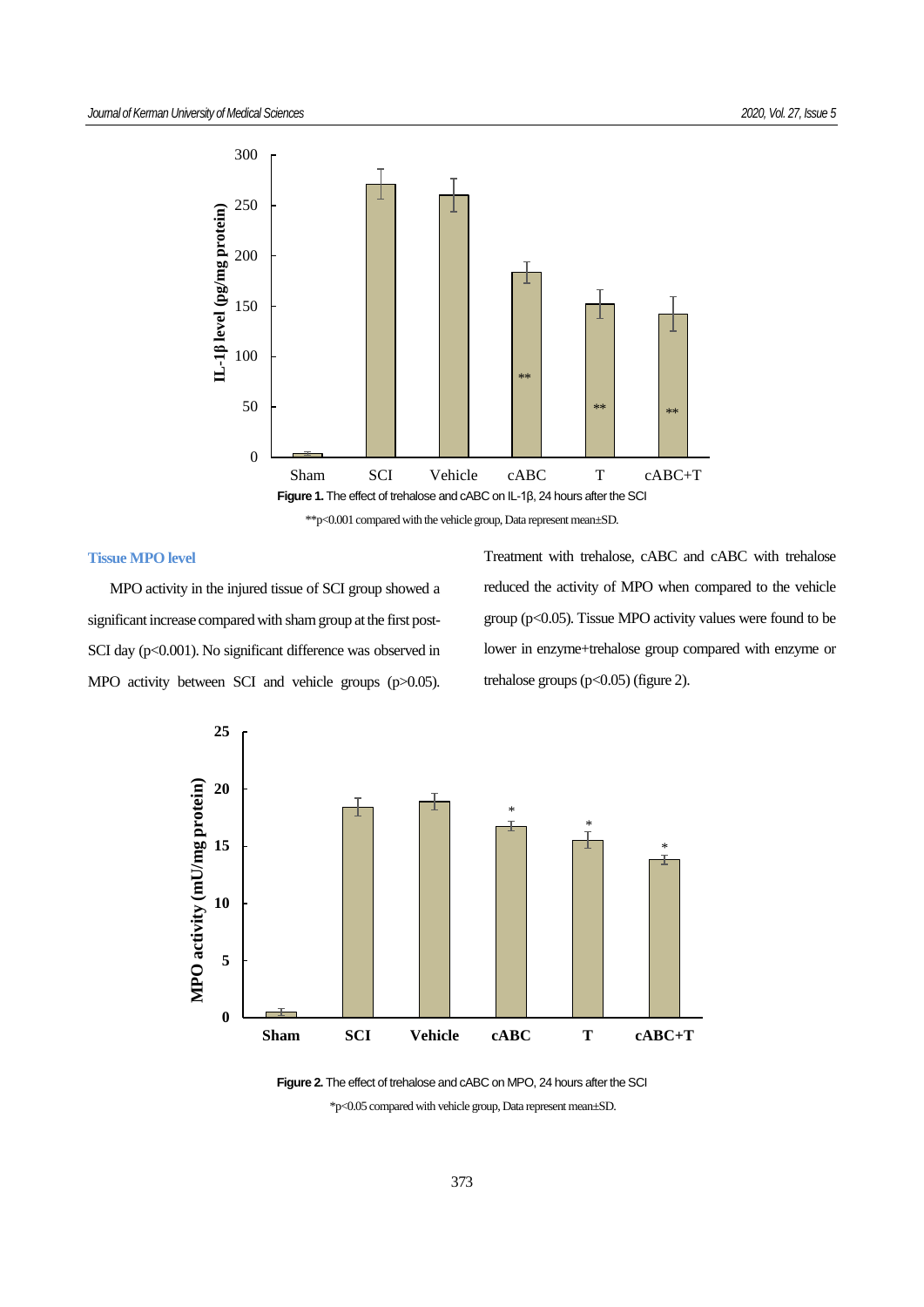#### **Tissue malondialdehyde level**

Tissue MDA level was significantly higher in the SCI group compared with the sham group  $(p<0.001)$ . Comparing MDA values in the SCI and vehicle groups, revealed no significant difference (p>0.05). Treatment with trehalose, enzyme or enzyme+trehalose reduced the level of MDA significantly compared with the vehicle group  $(p<0.05)$ . However, the lowest level was observed in the trehalose treated group when compared with the enzyme or enzyme+trehalose groups  $(p<0.01)$  (figure 3).



\*p<0.05 compared with vehicle group, Data represent mean±SD.

## **Histological analysis**

Microscopic analysis of spinal cord tissue in sham group revealed nothing remarkable. However, diffuse hemorrhage and congestion in the gray matter as well as marked neuronal necrosis and degeneration in the gray and white matter were observed in the damaged tissues of the SCI group. Moreover, in the injured area, infiltrating neutrophils and scattered macrophages were observed. Similar histological changes were observed in the tissues of the vehicle group. Therefore, comparing the pathological scores, no significant difference was observed between the SCI and vehicle groups. However, treatment with enzyme or trehalose reduced histopathological scores significantly when compared with the vehicle group (p<0.05). In these two groups, white matter underwent degeneration and macrophages were the major cells which populated the white matter. When compared the scores, there was no significant difference between the enzyme and trehalose groups (p>0.05). Nevertheless, coadministration of cABC and trehalose decreased histopathological score to a lower level compared with the vehicle, enzyme or trehalose groups which was statistically significant  $(p<0.05)$  (figure 4).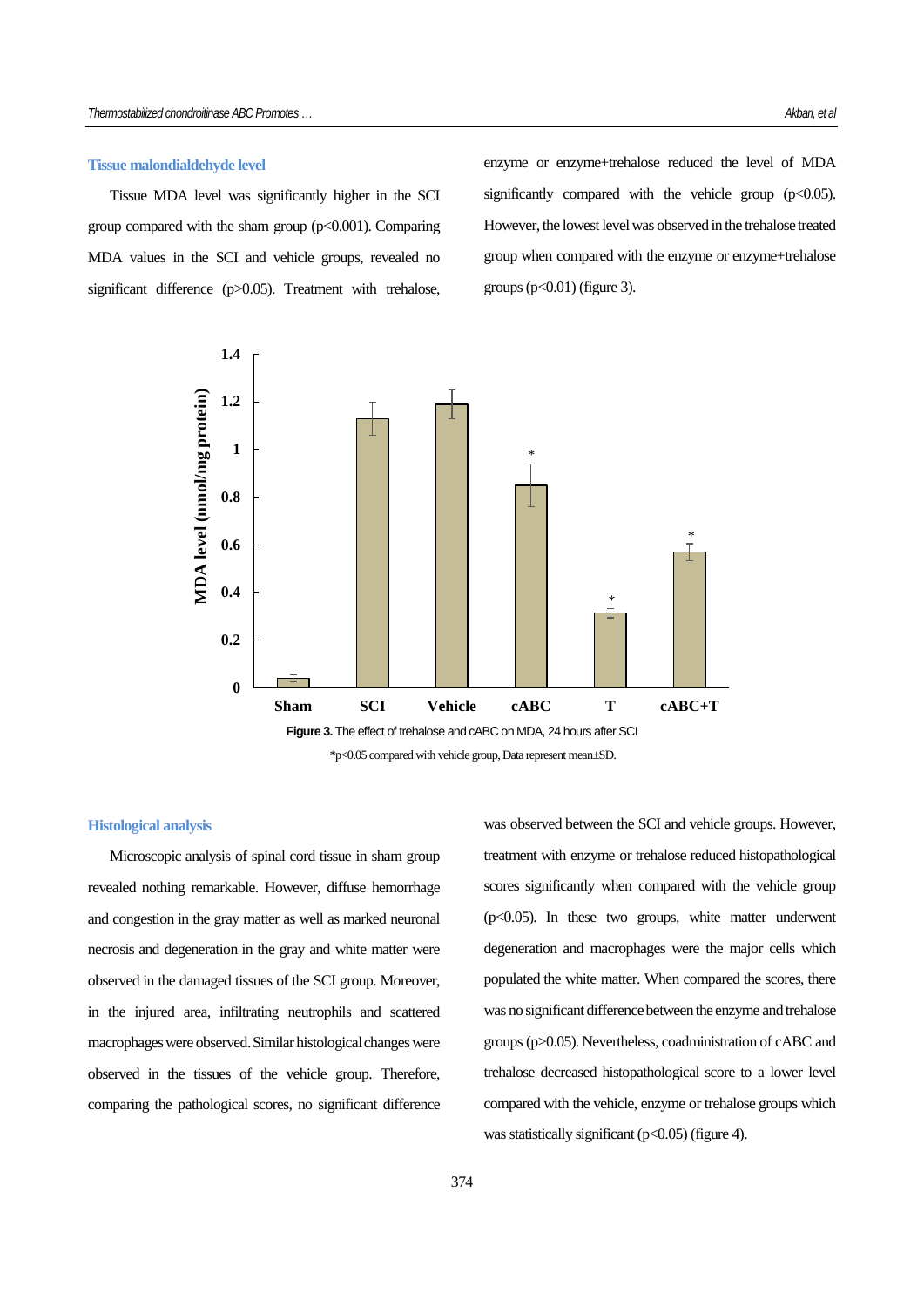*Journal of Kerman University of Medical Sciences 2020, Vol. 27, Issue 5*

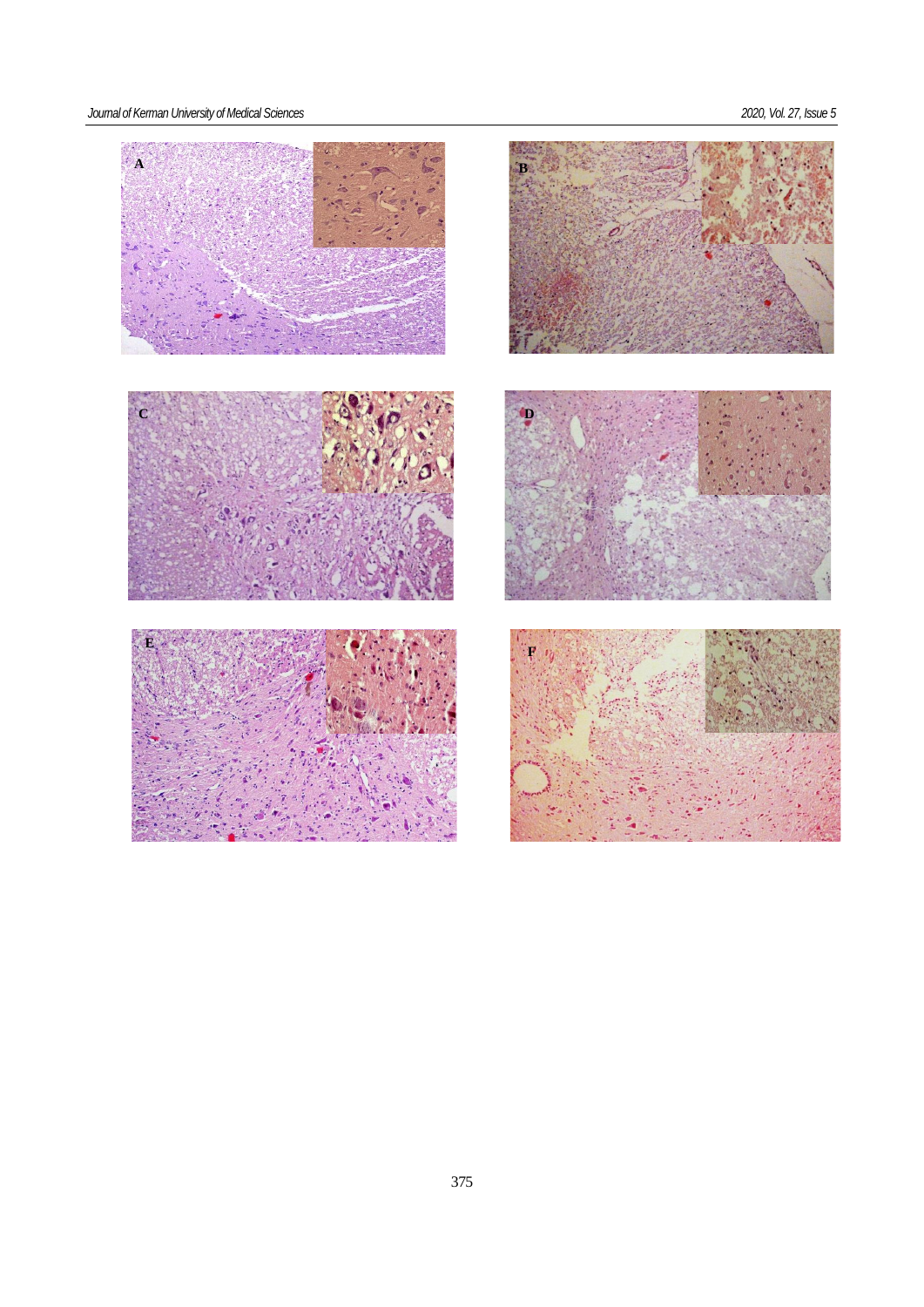



\*p<0.05 compared with vehicle group. Data represent mean±SD.

#### **Discussion**

Traumatic spinal cord injury is followed by a progressive secondary process of tissue damage arising from the inflammatory response. Hallmarks of the inflammatory reaction to SCI are changes in vascular permeability, activation of glial cells and astrocytes as well as leukocytes infiltration to damaged tissue. Leukocytes produce reactive free radicals leading to CNS injury through a mechanism known as oxidative burst. Therefore, a therapeutic intervention for SCI should be directed at limiting the inflammatory response (20, 21).

Glial scars formed by activated astrocytes are a prominent feature of CNS trauma. After SCI, various CSPGs are densely deposited in the lesion site and contribute to limiting axon regeneration. Enzymatic digestion of CSPGs by chondroitinase ABC (cABC) has been shown to increase nerve fibers regeneration and plasticity (22, 23). However, cABC activity is reduced at body temperature which limits its application (8).

Previously, we reported that the disaccharide trehalose increases thermal stability of cABC (9). In the present study, we found that treatment with cABC or trehalose reduced the level of IL-1β. However, the reduction was more considerable using trehalose alone or in combination with cABC. IL-1β plays a critical role in spinal cord damage after SCI. It induces the upregulation of other proinflammatory cytokines such as TNFα and IL-6. It also enhances vascular permeability and induces neuronal apoptosis. IL-1β downregulation limits lesion development and neuronal loss, promotes axonal plasticity and improves neurological outcome (24, 25). Therefore, it is likely that trehalose reduced caspase-3 gene expression and apoptosis in injured tissues as was found in our previous study through attenuating inflammatory response post-SCI (14).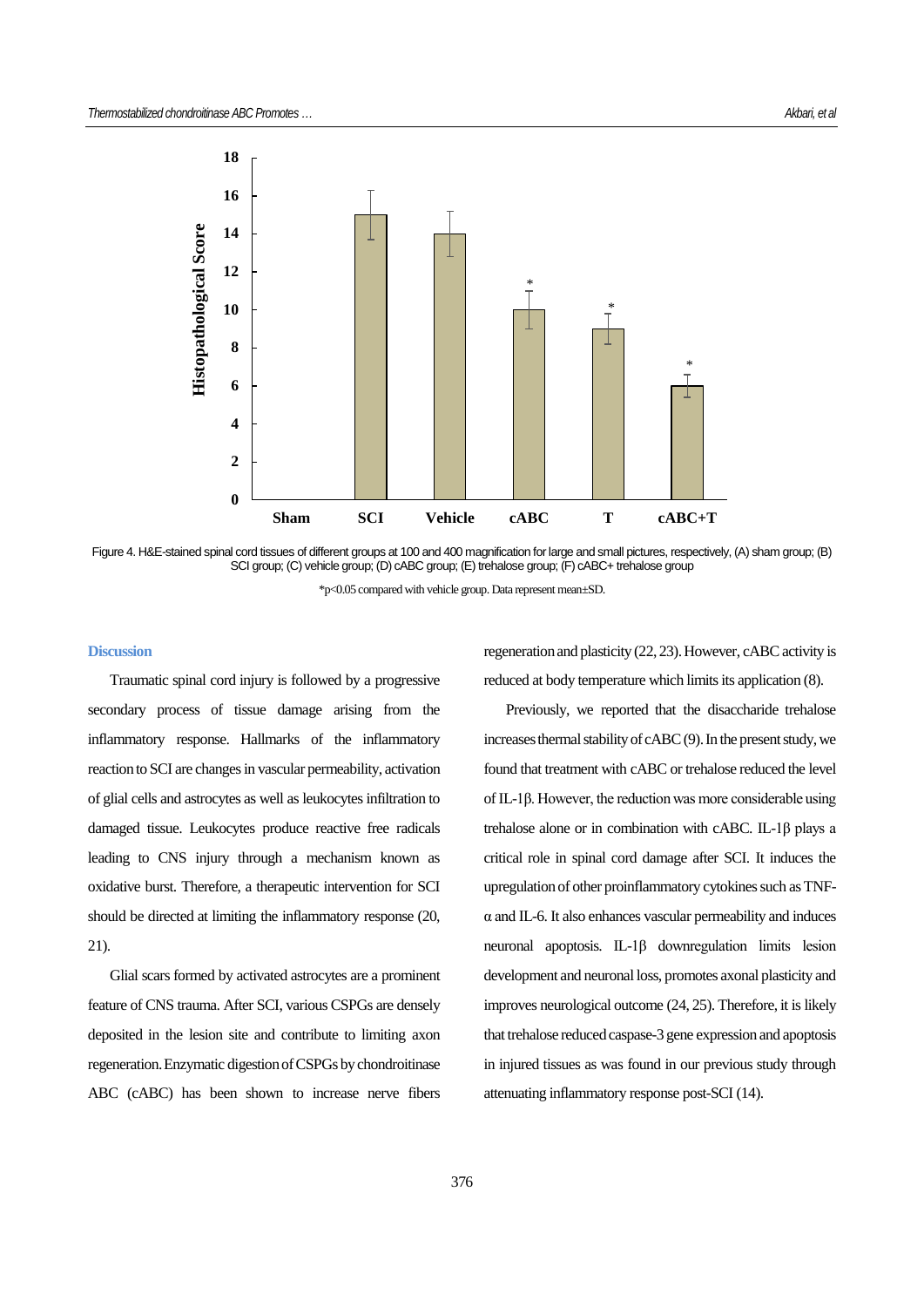MPO is an oxidative enzyme present in neutrophil granules contributing to its oxygen-dependent bactericidal activity. MPO is a marker of neutrophil infiltration and activation (21). Infiltrating neutrophils are major sources of reactive oxygen species which can induce neurotoxicity and axonal degeneration. Therefore, blocking neutrophil accumulation contributes to attenuation of secondary neuronal damage and improvement in neurological recovery after SCI (26, 27). In the present study, we found that neutrophils infiltration into the injured spinal cord was clearly reduced by the treatment with trehalose or coadministration of trehalose and cABC.

Reactive oxygen species (ROS) play a key role in mediating secondary injury after SCI. ROS can cause cytotoxicity by damaging lipids, proteins and nucleic acids. MDA is the most abundant aldehyde resulting from lipid peroxidation and is commonly measured to evaluate the level of oxidative stress and ROS (28). Our study provides evidence for formation of MDA following SCI which demonstrates the involvement of lipid peroxidation. Both cABC and trehalose protected spinal cord from lipid peroxidation by lowering MDA level. Interestingly, the antioxidative effect of trehalose was reduced when combined with cABC. As previously mentioned, neutrophils are one of the main sources of ROS. Therefore, we attributed the antioxidative effect of trehalose and trehalose-stabilized cABC to their anti-inflammatory activity.

The putative effect of trehalose against inflammation and oxidative stress was reported in several investigations. In a recent study, we showed that trehalose protects PC12 cells against oxidative stress induced by hydrogen peroxide through the upregulation of heat shock protein 70 (HSP70) gene (29). Trehalose also suppressed LPS-induced IL-1β and TNF-α production in mouse peritoneal macrophages by inhibiting NF-

κB activation (30). It also suppressed the production of various pro-inflammatory cytokines including TNF- $\alpha$ , IL-6, IL-1 $\alpha$  and IL-1β and reduced oxidative stress induced by experimental subarachnoid hemorrhage (12).

The consequences of inflammation are often related to ischemia, tissue edema, oxidative damage, myelin degradation and ongoing necrotic and apoptotic changes which all are responsible for substantial increases in lesion size after the initial injury (21). In this study, histological findings were also associated with the level of secondary damage after SCI. Traumatic injury caused diffuse hemorrhage, congestion, marked edema and necrosis in both white and gray matter. In the damaged area, infiltrating polymorphonuclear leukocytes, plasma cells and lymphocytes were observed which indicates an inflammatory response to the injury. However, a combined treatment with trehalose and cABC showed lower histopathological score which may be related to the antiinflammatory effect of trehalose-stabilized cABC.

In conclusion, treatment with trehalose-stabilized cABC reduced inflammatory response after SCI which was consistent with the idea that combined trehalose and cABC treatment decreases infiltration of inflammatory cells into the injured spinal cord and reduces free radicals formation and lipid peroxidation. A detailed study of these mechanisms might lead to the introduction of therapeutic strategies into clinical practice.

### **Acknowledgment**

This work was supported by funding from Neuroscience Research Center (Grant No. 93-58), Kerman University of Medical Sciences.

# **Conflict of interests**

The authors have no conflict of interest to declare.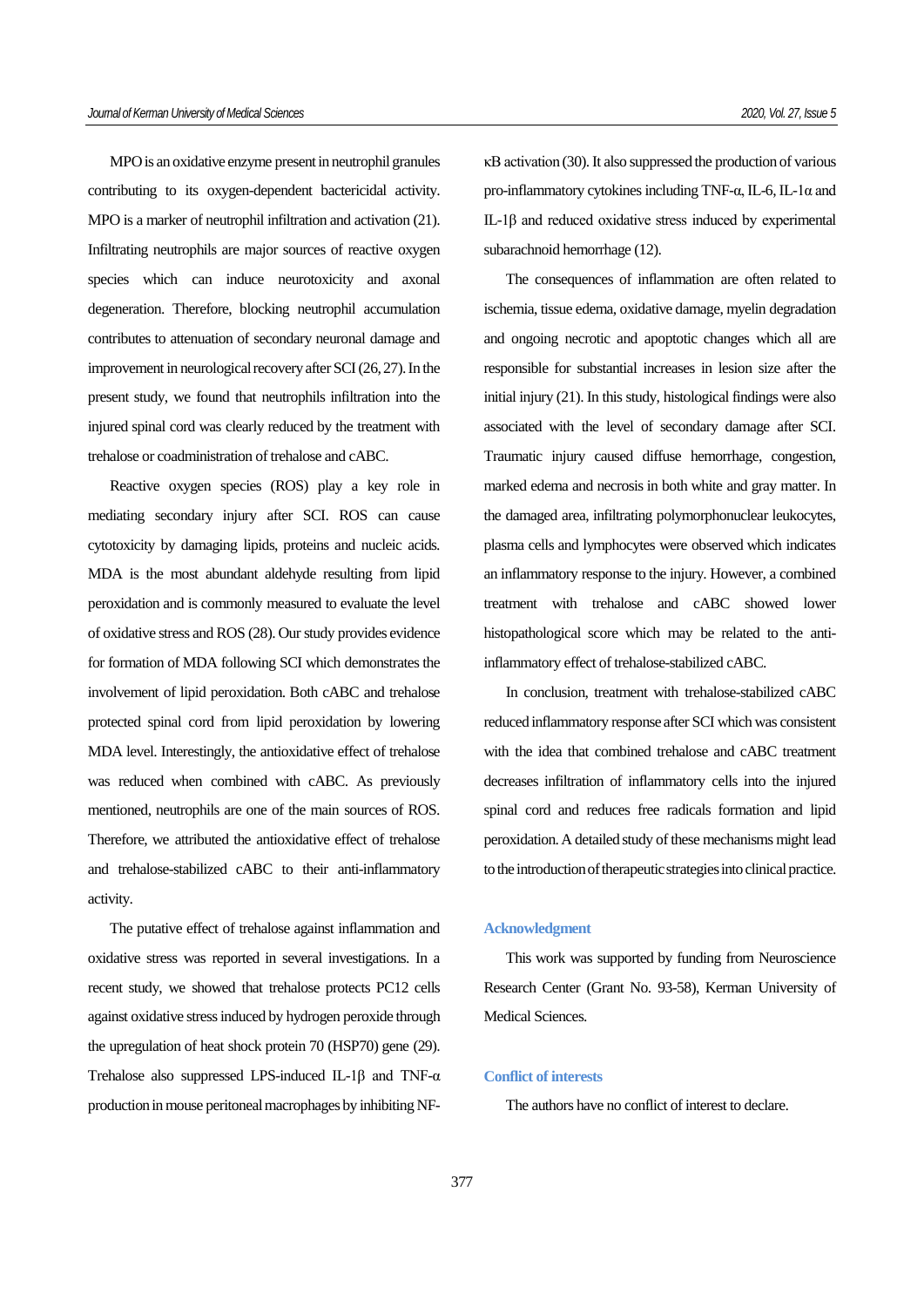# **References**

- 1. Ahuja CS, Wilson JR, Nori S, Kotter MR, Druschel C, Curt A, et al. Traumatic spinal cord injury. Nat Rev Dis Primers 2017; 3:17018.
- 2. Putatunda R, Bethea JR, Hu WH. Potential immunotherapies for traumatic brain and spinal cord injury. Chinese Journal of Traumatology 2018; 21(3):125-36.
- 3. Gensel JC, Zhang B. Macrophage activation and its role in repair and pathology after spinal cord injury. Brain Res 2015; 1619:1-11.
- 4. Fitch MT, Silver J. CNS injury, glial scars, and inflammation: Inhibitory extracellular matrices and regeneration failure. Exp Neurol 2008; 209(2):294- 301.
- 5. Holmberg E, Zhang SX, Sarmiere PD, Kluge BR, White JT, Doolen S. Statins decrease chondroitin sulfate proteoglycan expression and acute astrocyte activation in central nervous system injury. Exp Neurol 2008; 214(1):78-86.
- 6. Huang WC, Kuo WC, Cherng JH, Hsu SH, Chen PR, Huang SH, et al. Chondroitinase ABC promotes axonal re-growth and behavior recovery in spinal cord injury. Biochem Bioph Res Co 2006; 349(3):963-8.
- 7. Kanno H, Pressman Y, Moody A, Berg R, Muir EM, Rogers JH, et al. Combination of engineered Schwann cell grafts to secrete neurotrophin and chondroitinase promotes axonal regeneration and locomotion after spinal cord injury. J Neurosci 2014; 34(5):1838-55.
- 8. Lee H, McKeon RJ, Bellamkonda RV. Sustained delivery of thermostabilized chABC enhances axonal sprouting and functional recovery after spinal cord injury. Proc Natl Acad Sci USA 2010; 107(8):3340-5.
- 
- 9. Nazari-Robati M, Khajeh K, Aminian M, Fathi-Roudsari M, Golestani A. Co-solvent mediated thermal stabilization of chondroitinase ABC I form Proteus vulgaris. Int J Biol Macromol 2012; 50(3):487-92.
- 10. Richards AB, Krakowka S, Dexter LB, Schmid H, Wolterbeek AP, Waalkens-Berendsen DH, et al. Trehalose: a review of properties, history of use and human tolerance, and results of multiple safety studies. Food Chem Toxicol 2002; 40(7):871-98.
- 11. Jain NK, Roy I. Effect of trehalose on protein structure. Protein Sci 2009; 18(1):24-36.
- 12. Echigo R, Shimohata N, Karatsu K, Yano F, Kayasuga-Kariya Y, Fujisawa A, et al. Trehalose treatment suppresses inflammation, oxidative stress, and vasospasm induced by experimental subarachnoid hemorrhage. J Transl Med 2012; 10:80.
- 13. Cejka C, Kossl J, Hermankova B, Holan V, Kubinova S, Olmiere C, et al. The healing of oxidative injuries with trehalose in UVB-Irradiated rabbit corneas. Oxid Med Cell Longev 2019; 2019:1-10.
- 14. Nasouti R, Khaksari M, Mirzaee M, Nazari-Robati M. Trehalose protects against spinal cord injury through regulating heat shock proteins 27 and 70 and caspase-3 genes expression. J Basic Clin Physiol Pharmacol 2019; 31(1):1-8.
- 15. Barritt AW, Davies M, Marchand F, Hartley R, Grist J, Yip P, et al. Chondroitinase ABC promotes sprouting of intact and injured spinal systems after spinal cord injury. J Neurosci 2006; 26(42):10856- 67.
- 16. Zhang D, Ma G, Hou M, Zhang T, Chen L, Zhao C. The neuroprotective effect of puerarin in acute